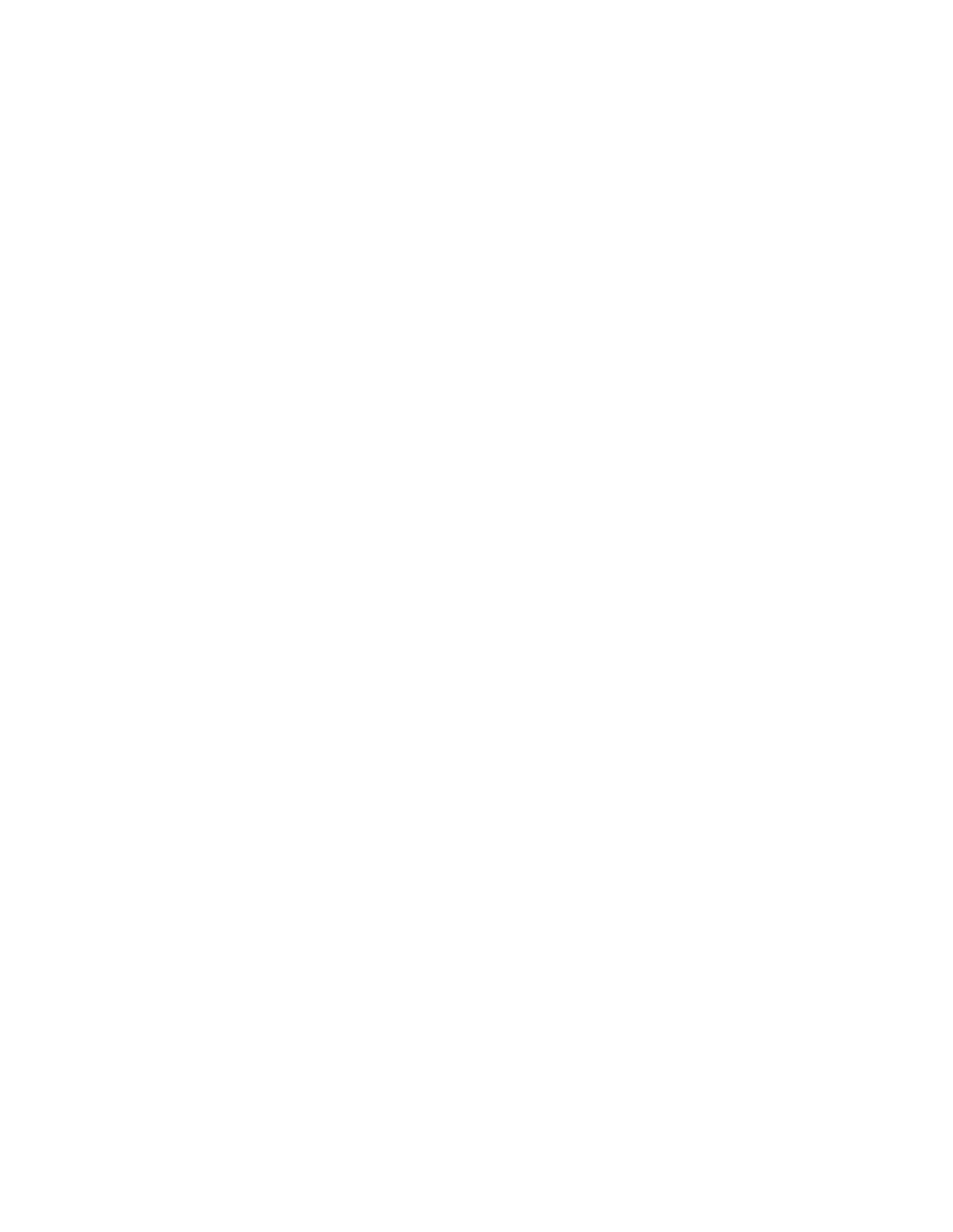

## **Stanislaus County Public Works Pipeline Maintenance Agreement Questionnaire for Pipeline Crossing of County Right-of-Way**

To help with the Pipeline Maintenance Agreement process, please answer the following questions:

| 4. Nearest cross street:        |
|---------------------------------|
|                                 |
|                                 |
| 7. Size of pipe to be used:     |
| 8. Type of pipe to be used:     |
|                                 |
| 10. Bore or Trench (circle one) |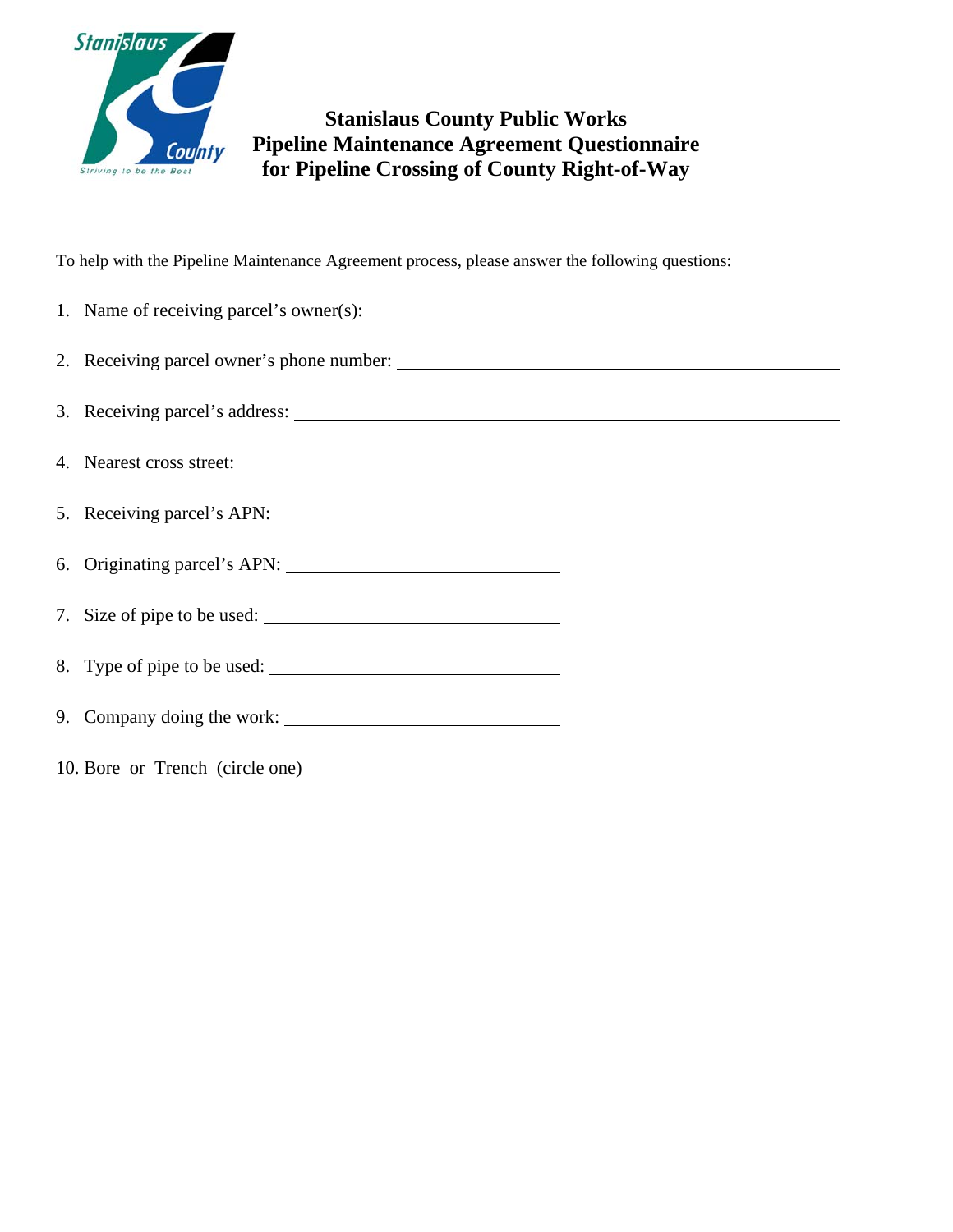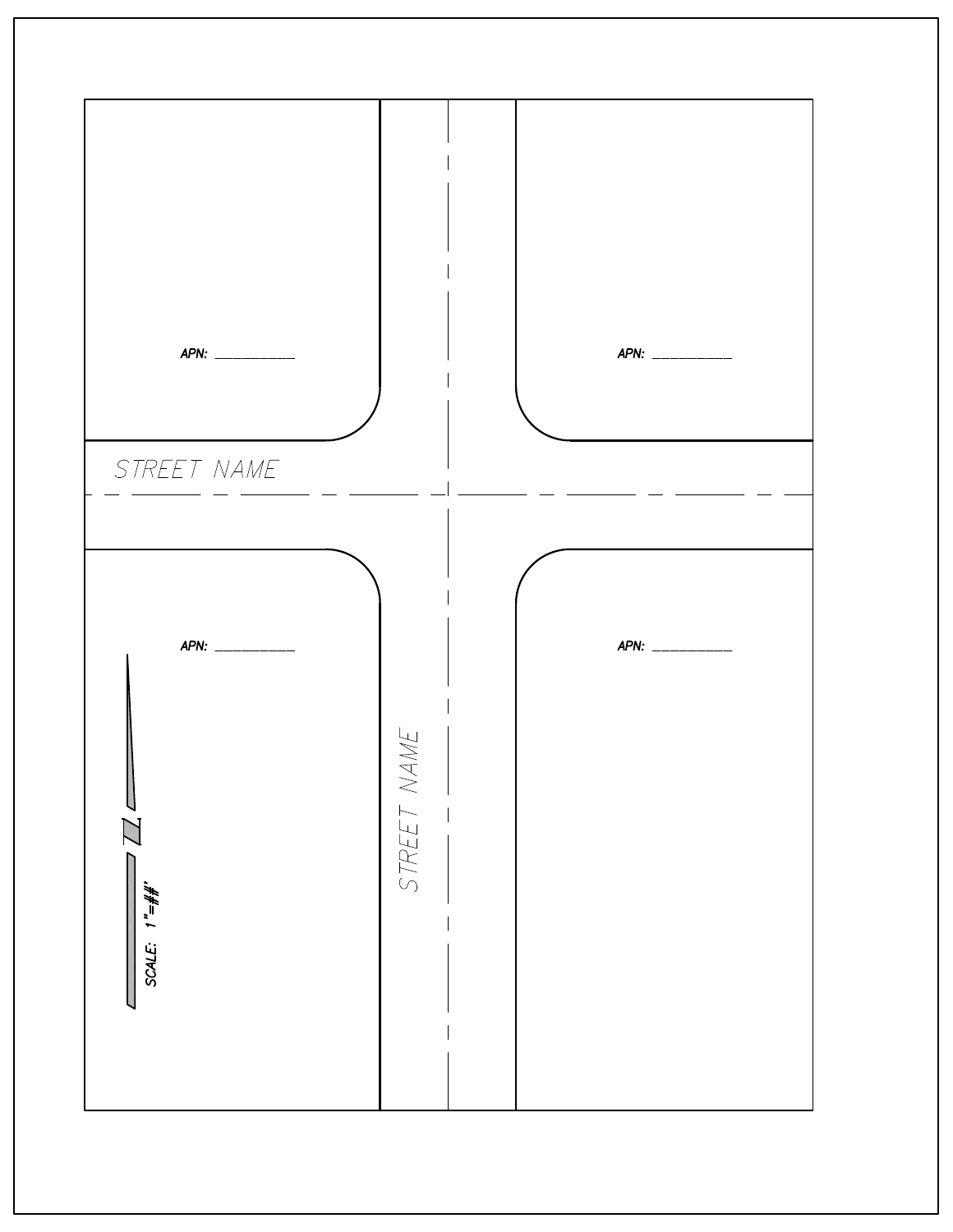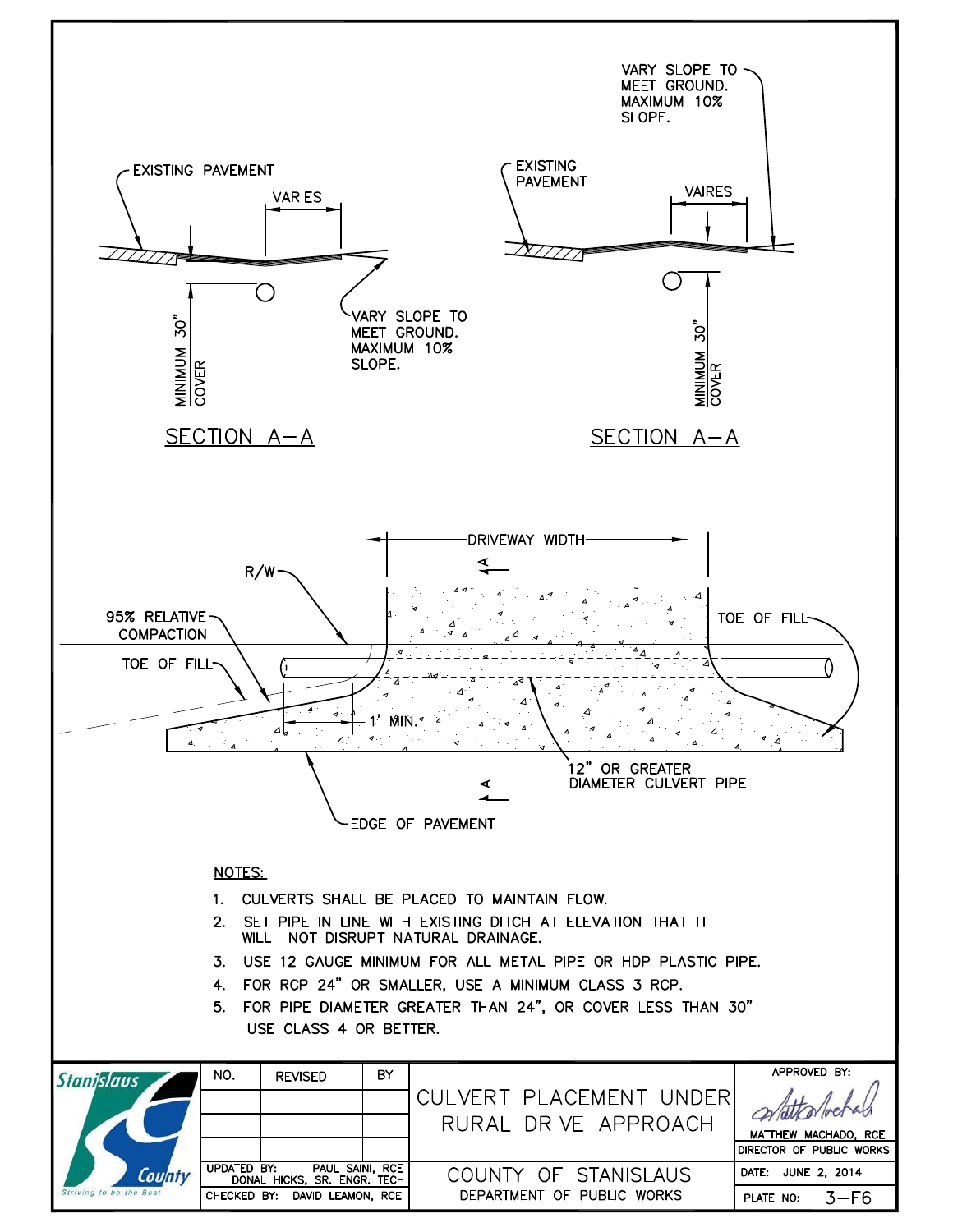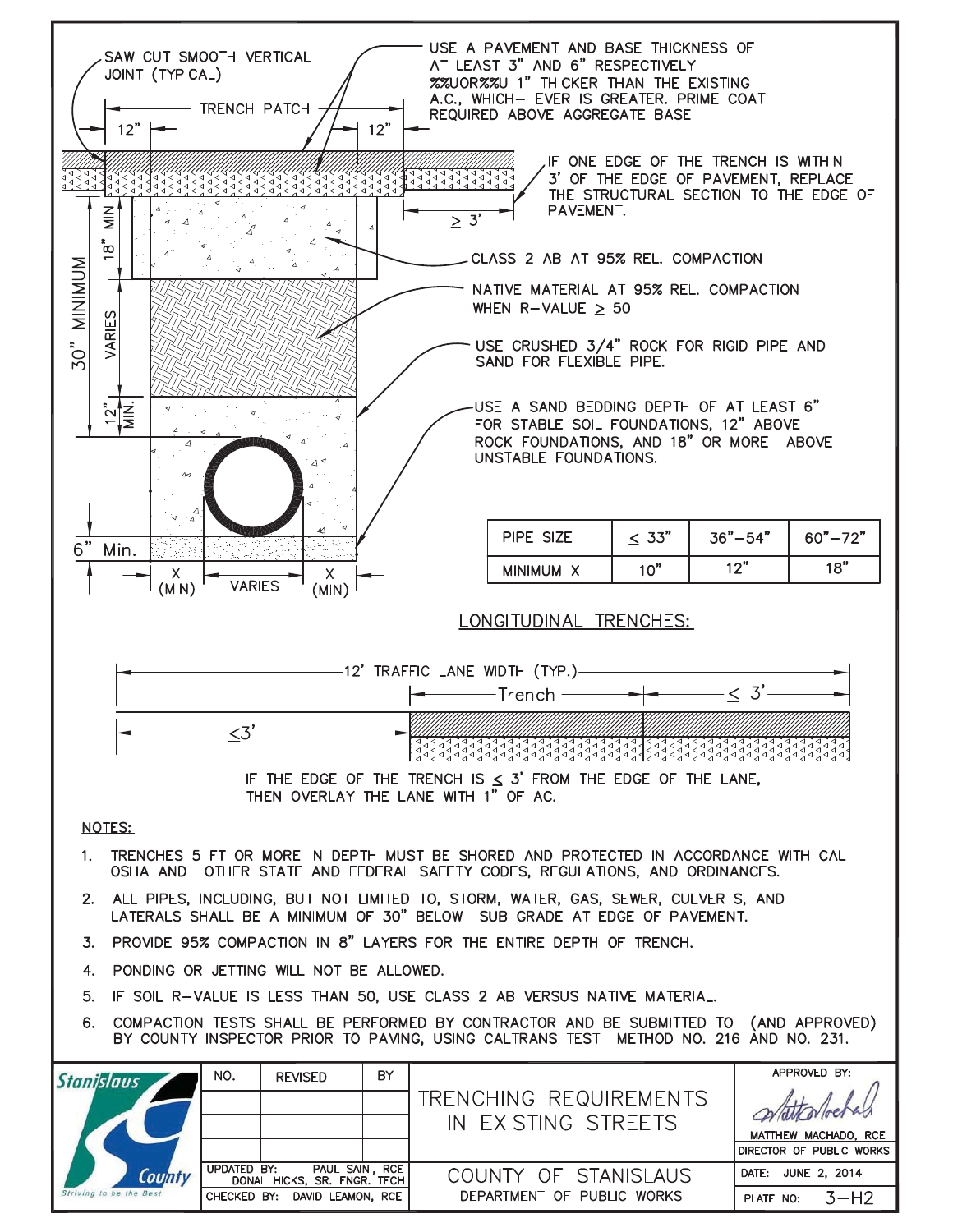| <b>Stanislaus County Department of Public Works</b><br><b>Inspection Fee</b><br><b>Development Services</b><br>1010 10th Street, Suite 4204, Modesto, CA 95354<br>Paid in Full<br><b>Billing Status:</b><br>Phone:(209)525-4130 Fax:(209)525-6507<br>To Be Billed<br>E-mail: pwpermits@stancounty.com<br>Fee Waived<br>Applicant:<br>CAMS No:<br>Purpose:<br>Deposit:<br>Receipt #:<br>Liability Insurance?<br>License No:<br>APN#:<br>Status: Pending<br>Active<br>Site Description<br>Closed [<br>Issued<br>Zip:<br>City:<br>State:<br>Site Address:<br>Start:<br>Zip:<br>State:<br>City:<br>Anticipated End Date:<br>Email:<br>Telephone:<br>Final Acceptance:<br><b>PMA</b><br><b>PGE Specific?</b><br>TDN Required?<br><b>Major Permit</b><br>Minor Permit Minimal Permit<br><b>Annual Blanket Permit</b><br>The undersigned is hereby applying for a permit to work in the Public right-of-way at the following locations, subject to the provisions required by Streets and<br>Highways Code 1450-1496 and the Stanislaus County Encroachment Permit Conditions as shown on the back of this permit and made a part of here to. In<br>addition, the applicant will adhere to all general notes and any special conditions as specified.<br><b>GENERAL NOTES:</b><br>1. Construction shall be done in accordance to County Standards and California Storm Water Pollution Prevention Plan (SWPPP) Best Management<br>Practices (BMP).<br>2. Applicant shall be responsible for maintaining liability insurance in the amount shown above. A liability insurance certificate policy shall be provided prior<br>to any construction activity.<br>3. All construction traffic control shall conform to the California Manual on Uniform Traffic Control Devices (CAMUTCD) and per-approved detour plan.<br>4. All construction plans (if required) must be attached with permit.<br>5. Road Closures will require approval from County Traffic Division. Any impacts to traffic will require a 48 hour advance notice to the Traffic Engineer.<br>6. Please see Conditions page which must be attached to the permit at all times.<br>7. Please call inspector 48 hours in advance of a change of the start date or in advance of beginning work.<br>8. This permit is valid for six months from date of issuance.<br><b>ASSIGNED INSPECTOR:</b><br><b>Project in NPDES Red Zon</b><br>TC Plans:<br>Plans:<br><b>ESCP Approval Date</b><br><b>ESCP Required?</b><br><b>Post-Dev. Approval Date</b><br><b>Post-Develop. Req</b><br>Lat:<br>Long:<br>Map<br><b>Encroachment / Construction Permit Fee Item</b><br>Fee<br>Quantity<br><b>Total</b><br><b>Excavation Permit Fee</b><br>0<br>\$40<br>\$0.00<br>\$190<br>Excavation Inspection Fee (per 500 ft in unpaved areas)<br>0<br>\$0.00<br>Excavation Inspection Fee (per 250 ft in paved areas)<br>\$190<br>\$0.00<br>0<br><b>Encroachment Permit Fee for Driveway Construction</b><br>0<br>\$190<br>\$0.00<br>Utility Trench Cuts (\$7.30/sf, for roads with PCI rating > 50)<br>0<br>\$7.30<br>\$0.00<br>$0.00$ acres<br>Project-Size:<br>\$60<br>\$0.00<br><b>Construction Permit Fee</b><br>0<br>$0.00$ acres<br>Disturbed-Area:<br>\$190<br>\$0.00<br>0<br>Curb Gutter (per 250 LF<br><b>Utility Trench Calcs</b><br>\$190<br>Sidewalk (per 250 LF)<br>0<br>\$0.00<br>Surface Type:<br>Traffic Delay Notification (TDN) Traffic Control Plan Review<br>0<br>\$190<br>\$0.00<br>0 <sup>ft</sup><br>0<br>\$190<br>Length:<br><b>Matching Pavement</b><br>\$0.00<br>Width:<br>0 <sup>ft</sup><br><b>General Inspection/Plan Review/Drywell Inspection</b><br>0<br>\$95<br>\$0.00<br>Trench Area:<br>NPDES Permit Review (Risk Level 1 = \$450, Risk Level 2 = \$675, Risk Level 3 = \$855<br>\$0.00<br>PCI (0-100):<br><b>Total Encroachment Permit Fee:</b><br>\$0.00<br>$\Omega$<br>I, the undersigned, certify that I have read and understand the entire permit (page 1 and 2) and will abide by the conditions and requirements as set forth.<br>Permit Issue Date<br>Signed By: | Stanislaus |  | <b>ENCROACHMENT/CONSTRUCTION PERMIT</b> |  |  |  | <b>Application Date</b> | Permit No: ENCR | <b>Print Form</b> |           |
|-----------------------------------------------------------------------------------------------------------------------------------------------------------------------------------------------------------------------------------------------------------------------------------------------------------------------------------------------------------------------------------------------------------------------------------------------------------------------------------------------------------------------------------------------------------------------------------------------------------------------------------------------------------------------------------------------------------------------------------------------------------------------------------------------------------------------------------------------------------------------------------------------------------------------------------------------------------------------------------------------------------------------------------------------------------------------------------------------------------------------------------------------------------------------------------------------------------------------------------------------------------------------------------------------------------------------------------------------------------------------------------------------------------------------------------------------------------------------------------------------------------------------------------------------------------------------------------------------------------------------------------------------------------------------------------------------------------------------------------------------------------------------------------------------------------------------------------------------------------------------------------------------------------------------------------------------------------------------------------------------------------------------------------------------------------------------------------------------------------------------------------------------------------------------------------------------------------------------------------------------------------------------------------------------------------------------------------------------------------------------------------------------------------------------------------------------------------------------------------------------------------------------------------------------------------------------------------------------------------------------------------------------------------------------------------------------------------------------------------------------------------------------------------------------------------------------------------------------------------------------------------------------------------------------------------------------------------------------------------------------------------------------------------------------------------------------------------------------------------------------------------------------------------------------------------------------------------------------------------------------------------------------------------------------------------------------------------------------------------------------------------------------------------------------------------------------------------------------------------------------------------------------------------------------------------------------------------------------------------------------------------------------------------------------------------------------------------------------------------------------------------------------------------------------------------------------------------------------------------------------------------------------------------------------------------------------------------------------------------------------------------------------------------------------|------------|--|-----------------------------------------|--|--|--|-------------------------|-----------------|-------------------|-----------|
|                                                                                                                                                                                                                                                                                                                                                                                                                                                                                                                                                                                                                                                                                                                                                                                                                                                                                                                                                                                                                                                                                                                                                                                                                                                                                                                                                                                                                                                                                                                                                                                                                                                                                                                                                                                                                                                                                                                                                                                                                                                                                                                                                                                                                                                                                                                                                                                                                                                                                                                                                                                                                                                                                                                                                                                                                                                                                                                                                                                                                                                                                                                                                                                                                                                                                                                                                                                                                                                                                                                                                                                                                                                                                                                                                                                                                                                                                                                                                                                                                                               |            |  |                                         |  |  |  |                         |                 |                   |           |
| Mailing Address:                                                                                                                                                                                                                                                                                                                                                                                                                                                                                                                                                                                                                                                                                                                                                                                                                                                                                                                                                                                                                                                                                                                                                                                                                                                                                                                                                                                                                                                                                                                                                                                                                                                                                                                                                                                                                                                                                                                                                                                                                                                                                                                                                                                                                                                                                                                                                                                                                                                                                                                                                                                                                                                                                                                                                                                                                                                                                                                                                                                                                                                                                                                                                                                                                                                                                                                                                                                                                                                                                                                                                                                                                                                                                                                                                                                                                                                                                                                                                                                                                              |            |  |                                         |  |  |  |                         |                 |                   |           |
|                                                                                                                                                                                                                                                                                                                                                                                                                                                                                                                                                                                                                                                                                                                                                                                                                                                                                                                                                                                                                                                                                                                                                                                                                                                                                                                                                                                                                                                                                                                                                                                                                                                                                                                                                                                                                                                                                                                                                                                                                                                                                                                                                                                                                                                                                                                                                                                                                                                                                                                                                                                                                                                                                                                                                                                                                                                                                                                                                                                                                                                                                                                                                                                                                                                                                                                                                                                                                                                                                                                                                                                                                                                                                                                                                                                                                                                                                                                                                                                                                                               |            |  |                                         |  |  |  |                         |                 |                   |           |
|                                                                                                                                                                                                                                                                                                                                                                                                                                                                                                                                                                                                                                                                                                                                                                                                                                                                                                                                                                                                                                                                                                                                                                                                                                                                                                                                                                                                                                                                                                                                                                                                                                                                                                                                                                                                                                                                                                                                                                                                                                                                                                                                                                                                                                                                                                                                                                                                                                                                                                                                                                                                                                                                                                                                                                                                                                                                                                                                                                                                                                                                                                                                                                                                                                                                                                                                                                                                                                                                                                                                                                                                                                                                                                                                                                                                                                                                                                                                                                                                                                               |            |  |                                         |  |  |  |                         |                 |                   |           |
|                                                                                                                                                                                                                                                                                                                                                                                                                                                                                                                                                                                                                                                                                                                                                                                                                                                                                                                                                                                                                                                                                                                                                                                                                                                                                                                                                                                                                                                                                                                                                                                                                                                                                                                                                                                                                                                                                                                                                                                                                                                                                                                                                                                                                                                                                                                                                                                                                                                                                                                                                                                                                                                                                                                                                                                                                                                                                                                                                                                                                                                                                                                                                                                                                                                                                                                                                                                                                                                                                                                                                                                                                                                                                                                                                                                                                                                                                                                                                                                                                                               |            |  |                                         |  |  |  |                         |                 |                   |           |
|                                                                                                                                                                                                                                                                                                                                                                                                                                                                                                                                                                                                                                                                                                                                                                                                                                                                                                                                                                                                                                                                                                                                                                                                                                                                                                                                                                                                                                                                                                                                                                                                                                                                                                                                                                                                                                                                                                                                                                                                                                                                                                                                                                                                                                                                                                                                                                                                                                                                                                                                                                                                                                                                                                                                                                                                                                                                                                                                                                                                                                                                                                                                                                                                                                                                                                                                                                                                                                                                                                                                                                                                                                                                                                                                                                                                                                                                                                                                                                                                                                               |            |  |                                         |  |  |  |                         |                 |                   |           |
|                                                                                                                                                                                                                                                                                                                                                                                                                                                                                                                                                                                                                                                                                                                                                                                                                                                                                                                                                                                                                                                                                                                                                                                                                                                                                                                                                                                                                                                                                                                                                                                                                                                                                                                                                                                                                                                                                                                                                                                                                                                                                                                                                                                                                                                                                                                                                                                                                                                                                                                                                                                                                                                                                                                                                                                                                                                                                                                                                                                                                                                                                                                                                                                                                                                                                                                                                                                                                                                                                                                                                                                                                                                                                                                                                                                                                                                                                                                                                                                                                                               |            |  |                                         |  |  |  |                         |                 |                   |           |
|                                                                                                                                                                                                                                                                                                                                                                                                                                                                                                                                                                                                                                                                                                                                                                                                                                                                                                                                                                                                                                                                                                                                                                                                                                                                                                                                                                                                                                                                                                                                                                                                                                                                                                                                                                                                                                                                                                                                                                                                                                                                                                                                                                                                                                                                                                                                                                                                                                                                                                                                                                                                                                                                                                                                                                                                                                                                                                                                                                                                                                                                                                                                                                                                                                                                                                                                                                                                                                                                                                                                                                                                                                                                                                                                                                                                                                                                                                                                                                                                                                               |            |  |                                         |  |  |  |                         |                 |                   |           |
|                                                                                                                                                                                                                                                                                                                                                                                                                                                                                                                                                                                                                                                                                                                                                                                                                                                                                                                                                                                                                                                                                                                                                                                                                                                                                                                                                                                                                                                                                                                                                                                                                                                                                                                                                                                                                                                                                                                                                                                                                                                                                                                                                                                                                                                                                                                                                                                                                                                                                                                                                                                                                                                                                                                                                                                                                                                                                                                                                                                                                                                                                                                                                                                                                                                                                                                                                                                                                                                                                                                                                                                                                                                                                                                                                                                                                                                                                                                                                                                                                                               |            |  |                                         |  |  |  |                         |                 |                   |           |
|                                                                                                                                                                                                                                                                                                                                                                                                                                                                                                                                                                                                                                                                                                                                                                                                                                                                                                                                                                                                                                                                                                                                                                                                                                                                                                                                                                                                                                                                                                                                                                                                                                                                                                                                                                                                                                                                                                                                                                                                                                                                                                                                                                                                                                                                                                                                                                                                                                                                                                                                                                                                                                                                                                                                                                                                                                                                                                                                                                                                                                                                                                                                                                                                                                                                                                                                                                                                                                                                                                                                                                                                                                                                                                                                                                                                                                                                                                                                                                                                                                               |            |  |                                         |  |  |  |                         |                 |                   |           |
|                                                                                                                                                                                                                                                                                                                                                                                                                                                                                                                                                                                                                                                                                                                                                                                                                                                                                                                                                                                                                                                                                                                                                                                                                                                                                                                                                                                                                                                                                                                                                                                                                                                                                                                                                                                                                                                                                                                                                                                                                                                                                                                                                                                                                                                                                                                                                                                                                                                                                                                                                                                                                                                                                                                                                                                                                                                                                                                                                                                                                                                                                                                                                                                                                                                                                                                                                                                                                                                                                                                                                                                                                                                                                                                                                                                                                                                                                                                                                                                                                                               |            |  |                                         |  |  |  |                         |                 |                   |           |
|                                                                                                                                                                                                                                                                                                                                                                                                                                                                                                                                                                                                                                                                                                                                                                                                                                                                                                                                                                                                                                                                                                                                                                                                                                                                                                                                                                                                                                                                                                                                                                                                                                                                                                                                                                                                                                                                                                                                                                                                                                                                                                                                                                                                                                                                                                                                                                                                                                                                                                                                                                                                                                                                                                                                                                                                                                                                                                                                                                                                                                                                                                                                                                                                                                                                                                                                                                                                                                                                                                                                                                                                                                                                                                                                                                                                                                                                                                                                                                                                                                               |            |  |                                         |  |  |  |                         |                 |                   |           |
|                                                                                                                                                                                                                                                                                                                                                                                                                                                                                                                                                                                                                                                                                                                                                                                                                                                                                                                                                                                                                                                                                                                                                                                                                                                                                                                                                                                                                                                                                                                                                                                                                                                                                                                                                                                                                                                                                                                                                                                                                                                                                                                                                                                                                                                                                                                                                                                                                                                                                                                                                                                                                                                                                                                                                                                                                                                                                                                                                                                                                                                                                                                                                                                                                                                                                                                                                                                                                                                                                                                                                                                                                                                                                                                                                                                                                                                                                                                                                                                                                                               |            |  |                                         |  |  |  |                         |                 |                   |           |
|                                                                                                                                                                                                                                                                                                                                                                                                                                                                                                                                                                                                                                                                                                                                                                                                                                                                                                                                                                                                                                                                                                                                                                                                                                                                                                                                                                                                                                                                                                                                                                                                                                                                                                                                                                                                                                                                                                                                                                                                                                                                                                                                                                                                                                                                                                                                                                                                                                                                                                                                                                                                                                                                                                                                                                                                                                                                                                                                                                                                                                                                                                                                                                                                                                                                                                                                                                                                                                                                                                                                                                                                                                                                                                                                                                                                                                                                                                                                                                                                                                               |            |  |                                         |  |  |  |                         |                 |                   |           |
|                                                                                                                                                                                                                                                                                                                                                                                                                                                                                                                                                                                                                                                                                                                                                                                                                                                                                                                                                                                                                                                                                                                                                                                                                                                                                                                                                                                                                                                                                                                                                                                                                                                                                                                                                                                                                                                                                                                                                                                                                                                                                                                                                                                                                                                                                                                                                                                                                                                                                                                                                                                                                                                                                                                                                                                                                                                                                                                                                                                                                                                                                                                                                                                                                                                                                                                                                                                                                                                                                                                                                                                                                                                                                                                                                                                                                                                                                                                                                                                                                                               |            |  |                                         |  |  |  |                         |                 |                   |           |
|                                                                                                                                                                                                                                                                                                                                                                                                                                                                                                                                                                                                                                                                                                                                                                                                                                                                                                                                                                                                                                                                                                                                                                                                                                                                                                                                                                                                                                                                                                                                                                                                                                                                                                                                                                                                                                                                                                                                                                                                                                                                                                                                                                                                                                                                                                                                                                                                                                                                                                                                                                                                                                                                                                                                                                                                                                                                                                                                                                                                                                                                                                                                                                                                                                                                                                                                                                                                                                                                                                                                                                                                                                                                                                                                                                                                                                                                                                                                                                                                                                               |            |  |                                         |  |  |  |                         |                 |                   |           |
|                                                                                                                                                                                                                                                                                                                                                                                                                                                                                                                                                                                                                                                                                                                                                                                                                                                                                                                                                                                                                                                                                                                                                                                                                                                                                                                                                                                                                                                                                                                                                                                                                                                                                                                                                                                                                                                                                                                                                                                                                                                                                                                                                                                                                                                                                                                                                                                                                                                                                                                                                                                                                                                                                                                                                                                                                                                                                                                                                                                                                                                                                                                                                                                                                                                                                                                                                                                                                                                                                                                                                                                                                                                                                                                                                                                                                                                                                                                                                                                                                                               |            |  |                                         |  |  |  |                         |                 |                   |           |
|                                                                                                                                                                                                                                                                                                                                                                                                                                                                                                                                                                                                                                                                                                                                                                                                                                                                                                                                                                                                                                                                                                                                                                                                                                                                                                                                                                                                                                                                                                                                                                                                                                                                                                                                                                                                                                                                                                                                                                                                                                                                                                                                                                                                                                                                                                                                                                                                                                                                                                                                                                                                                                                                                                                                                                                                                                                                                                                                                                                                                                                                                                                                                                                                                                                                                                                                                                                                                                                                                                                                                                                                                                                                                                                                                                                                                                                                                                                                                                                                                                               |            |  |                                         |  |  |  |                         |                 |                   |           |
|                                                                                                                                                                                                                                                                                                                                                                                                                                                                                                                                                                                                                                                                                                                                                                                                                                                                                                                                                                                                                                                                                                                                                                                                                                                                                                                                                                                                                                                                                                                                                                                                                                                                                                                                                                                                                                                                                                                                                                                                                                                                                                                                                                                                                                                                                                                                                                                                                                                                                                                                                                                                                                                                                                                                                                                                                                                                                                                                                                                                                                                                                                                                                                                                                                                                                                                                                                                                                                                                                                                                                                                                                                                                                                                                                                                                                                                                                                                                                                                                                                               |            |  |                                         |  |  |  |                         |                 |                   |           |
|                                                                                                                                                                                                                                                                                                                                                                                                                                                                                                                                                                                                                                                                                                                                                                                                                                                                                                                                                                                                                                                                                                                                                                                                                                                                                                                                                                                                                                                                                                                                                                                                                                                                                                                                                                                                                                                                                                                                                                                                                                                                                                                                                                                                                                                                                                                                                                                                                                                                                                                                                                                                                                                                                                                                                                                                                                                                                                                                                                                                                                                                                                                                                                                                                                                                                                                                                                                                                                                                                                                                                                                                                                                                                                                                                                                                                                                                                                                                                                                                                                               |            |  |                                         |  |  |  |                         |                 |                   |           |
|                                                                                                                                                                                                                                                                                                                                                                                                                                                                                                                                                                                                                                                                                                                                                                                                                                                                                                                                                                                                                                                                                                                                                                                                                                                                                                                                                                                                                                                                                                                                                                                                                                                                                                                                                                                                                                                                                                                                                                                                                                                                                                                                                                                                                                                                                                                                                                                                                                                                                                                                                                                                                                                                                                                                                                                                                                                                                                                                                                                                                                                                                                                                                                                                                                                                                                                                                                                                                                                                                                                                                                                                                                                                                                                                                                                                                                                                                                                                                                                                                                               |            |  |                                         |  |  |  |                         |                 |                   |           |
|                                                                                                                                                                                                                                                                                                                                                                                                                                                                                                                                                                                                                                                                                                                                                                                                                                                                                                                                                                                                                                                                                                                                                                                                                                                                                                                                                                                                                                                                                                                                                                                                                                                                                                                                                                                                                                                                                                                                                                                                                                                                                                                                                                                                                                                                                                                                                                                                                                                                                                                                                                                                                                                                                                                                                                                                                                                                                                                                                                                                                                                                                                                                                                                                                                                                                                                                                                                                                                                                                                                                                                                                                                                                                                                                                                                                                                                                                                                                                                                                                                               |            |  |                                         |  |  |  |                         |                 |                   |           |
|                                                                                                                                                                                                                                                                                                                                                                                                                                                                                                                                                                                                                                                                                                                                                                                                                                                                                                                                                                                                                                                                                                                                                                                                                                                                                                                                                                                                                                                                                                                                                                                                                                                                                                                                                                                                                                                                                                                                                                                                                                                                                                                                                                                                                                                                                                                                                                                                                                                                                                                                                                                                                                                                                                                                                                                                                                                                                                                                                                                                                                                                                                                                                                                                                                                                                                                                                                                                                                                                                                                                                                                                                                                                                                                                                                                                                                                                                                                                                                                                                                               |            |  |                                         |  |  |  |                         |                 |                   |           |
|                                                                                                                                                                                                                                                                                                                                                                                                                                                                                                                                                                                                                                                                                                                                                                                                                                                                                                                                                                                                                                                                                                                                                                                                                                                                                                                                                                                                                                                                                                                                                                                                                                                                                                                                                                                                                                                                                                                                                                                                                                                                                                                                                                                                                                                                                                                                                                                                                                                                                                                                                                                                                                                                                                                                                                                                                                                                                                                                                                                                                                                                                                                                                                                                                                                                                                                                                                                                                                                                                                                                                                                                                                                                                                                                                                                                                                                                                                                                                                                                                                               |            |  |                                         |  |  |  |                         |                 |                   |           |
|                                                                                                                                                                                                                                                                                                                                                                                                                                                                                                                                                                                                                                                                                                                                                                                                                                                                                                                                                                                                                                                                                                                                                                                                                                                                                                                                                                                                                                                                                                                                                                                                                                                                                                                                                                                                                                                                                                                                                                                                                                                                                                                                                                                                                                                                                                                                                                                                                                                                                                                                                                                                                                                                                                                                                                                                                                                                                                                                                                                                                                                                                                                                                                                                                                                                                                                                                                                                                                                                                                                                                                                                                                                                                                                                                                                                                                                                                                                                                                                                                                               |            |  |                                         |  |  |  |                         |                 |                   |           |
|                                                                                                                                                                                                                                                                                                                                                                                                                                                                                                                                                                                                                                                                                                                                                                                                                                                                                                                                                                                                                                                                                                                                                                                                                                                                                                                                                                                                                                                                                                                                                                                                                                                                                                                                                                                                                                                                                                                                                                                                                                                                                                                                                                                                                                                                                                                                                                                                                                                                                                                                                                                                                                                                                                                                                                                                                                                                                                                                                                                                                                                                                                                                                                                                                                                                                                                                                                                                                                                                                                                                                                                                                                                                                                                                                                                                                                                                                                                                                                                                                                               |            |  |                                         |  |  |  |                         |                 |                   |           |
|                                                                                                                                                                                                                                                                                                                                                                                                                                                                                                                                                                                                                                                                                                                                                                                                                                                                                                                                                                                                                                                                                                                                                                                                                                                                                                                                                                                                                                                                                                                                                                                                                                                                                                                                                                                                                                                                                                                                                                                                                                                                                                                                                                                                                                                                                                                                                                                                                                                                                                                                                                                                                                                                                                                                                                                                                                                                                                                                                                                                                                                                                                                                                                                                                                                                                                                                                                                                                                                                                                                                                                                                                                                                                                                                                                                                                                                                                                                                                                                                                                               |            |  |                                         |  |  |  |                         |                 |                   | $0$ sq-ft |
|                                                                                                                                                                                                                                                                                                                                                                                                                                                                                                                                                                                                                                                                                                                                                                                                                                                                                                                                                                                                                                                                                                                                                                                                                                                                                                                                                                                                                                                                                                                                                                                                                                                                                                                                                                                                                                                                                                                                                                                                                                                                                                                                                                                                                                                                                                                                                                                                                                                                                                                                                                                                                                                                                                                                                                                                                                                                                                                                                                                                                                                                                                                                                                                                                                                                                                                                                                                                                                                                                                                                                                                                                                                                                                                                                                                                                                                                                                                                                                                                                                               |            |  |                                         |  |  |  |                         |                 |                   |           |
|                                                                                                                                                                                                                                                                                                                                                                                                                                                                                                                                                                                                                                                                                                                                                                                                                                                                                                                                                                                                                                                                                                                                                                                                                                                                                                                                                                                                                                                                                                                                                                                                                                                                                                                                                                                                                                                                                                                                                                                                                                                                                                                                                                                                                                                                                                                                                                                                                                                                                                                                                                                                                                                                                                                                                                                                                                                                                                                                                                                                                                                                                                                                                                                                                                                                                                                                                                                                                                                                                                                                                                                                                                                                                                                                                                                                                                                                                                                                                                                                                                               |            |  |                                         |  |  |  |                         |                 |                   |           |
| Approved by County Road Commissioner (CRC): Matt Machado<br>Permit Issued by:<br>Page 1                                                                                                                                                                                                                                                                                                                                                                                                                                                                                                                                                                                                                                                                                                                                                                                                                                                                                                                                                                                                                                                                                                                                                                                                                                                                                                                                                                                                                                                                                                                                                                                                                                                                                                                                                                                                                                                                                                                                                                                                                                                                                                                                                                                                                                                                                                                                                                                                                                                                                                                                                                                                                                                                                                                                                                                                                                                                                                                                                                                                                                                                                                                                                                                                                                                                                                                                                                                                                                                                                                                                                                                                                                                                                                                                                                                                                                                                                                                                                       |            |  |                                         |  |  |  |                         |                 |                   |           |